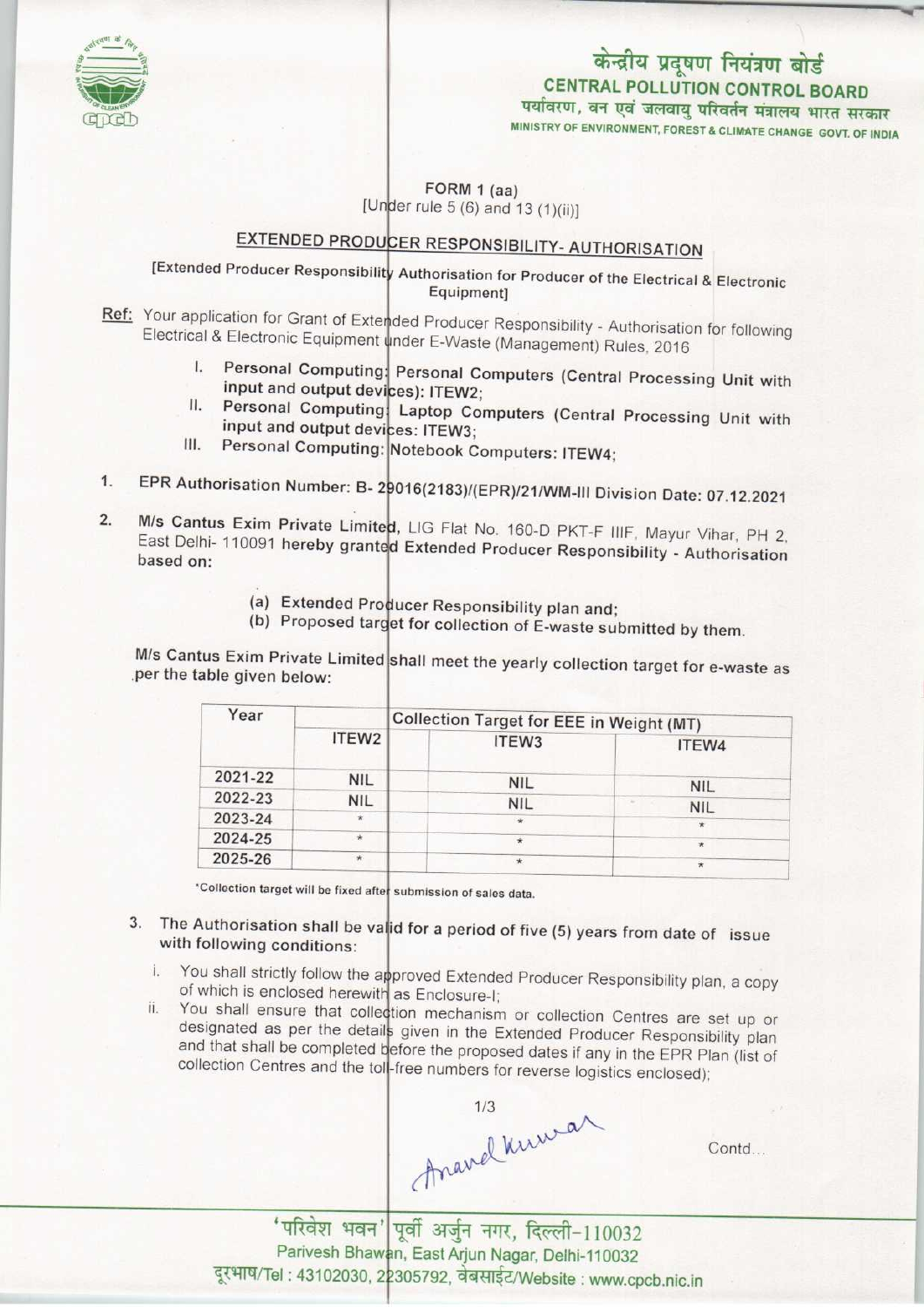

From pre page....

- iii. You shall ensure that all the collected e-waste is channelized to your dismantler/recycler M/s Greenzon Recycling Pvt. Ltd. R-30, UPSIDC Industrial area Sikandrabad, Bulandshahr and records shall be maintained at recycler/dismantler and your end;
- iv. You shall maintain records, in Form-2 of these Rules, of e-waste and make such records available for scrutiny by Central Pollution Control Board
- v. You shall file annual returns in Form-3 to the Central Pollution Control Board on or before 30th day of June following the financial year to which that returns relates.

## vi. General Terms & Conditions of the Authorisation:

- a. The authorisation shall comply with provisions of the Environment (Protection) Act 1986 and the E-waste (Management) Rules, 2016 made there under 1986 and the E-waste (Management) Rules, 2016 made there under;<br>b. The authorisation or its renewal shall be produced for inspection at the request of
- an officer authorised by the Central Pollution Control Board; an officer authorised by the Central Pollution Control Board;<br>c. Any change in the approved Extended Producer Responsibility plan should be
- informed to Central Pollution Control Board within 15 days on which decision shall be communicated by Central Pollution Control Board within sixty days;
- the communicated by Central Pollution Control Board within sixty days;<br>d. It is the duty of the authorised person to take prior permission of the Central Pollution Control Board to close down any collection centre/points or any other facility which are part of the EPR plan;
- facility which are part of the EPR plan;<br>e. An application for the renewal of authorisation shall be made as laid down in subrule (vi) of rule of 13(1) the  $E - W$ aste (Management) Rules, 2016 Fig. 2016;<br>f. The Board reserves right to cancel/amend/revoke the authorisation at any time as
- per the policy of the Board or Government

#### vii. Additional Conditions: -

- a) That the applicant will submit annual sales data along with annual returns
- b) That the applicant has to ensure that the addresses of collection points provided by them in their EPR Plan are correct and traceable and the collection points/centres are functional:
- c) That the applicant will submit revised application for grant of EPR Authorisation in case of applicant adding/changing PRO or changing its EPR Plan

 $2/3$ Anamal Kuman

Contd...